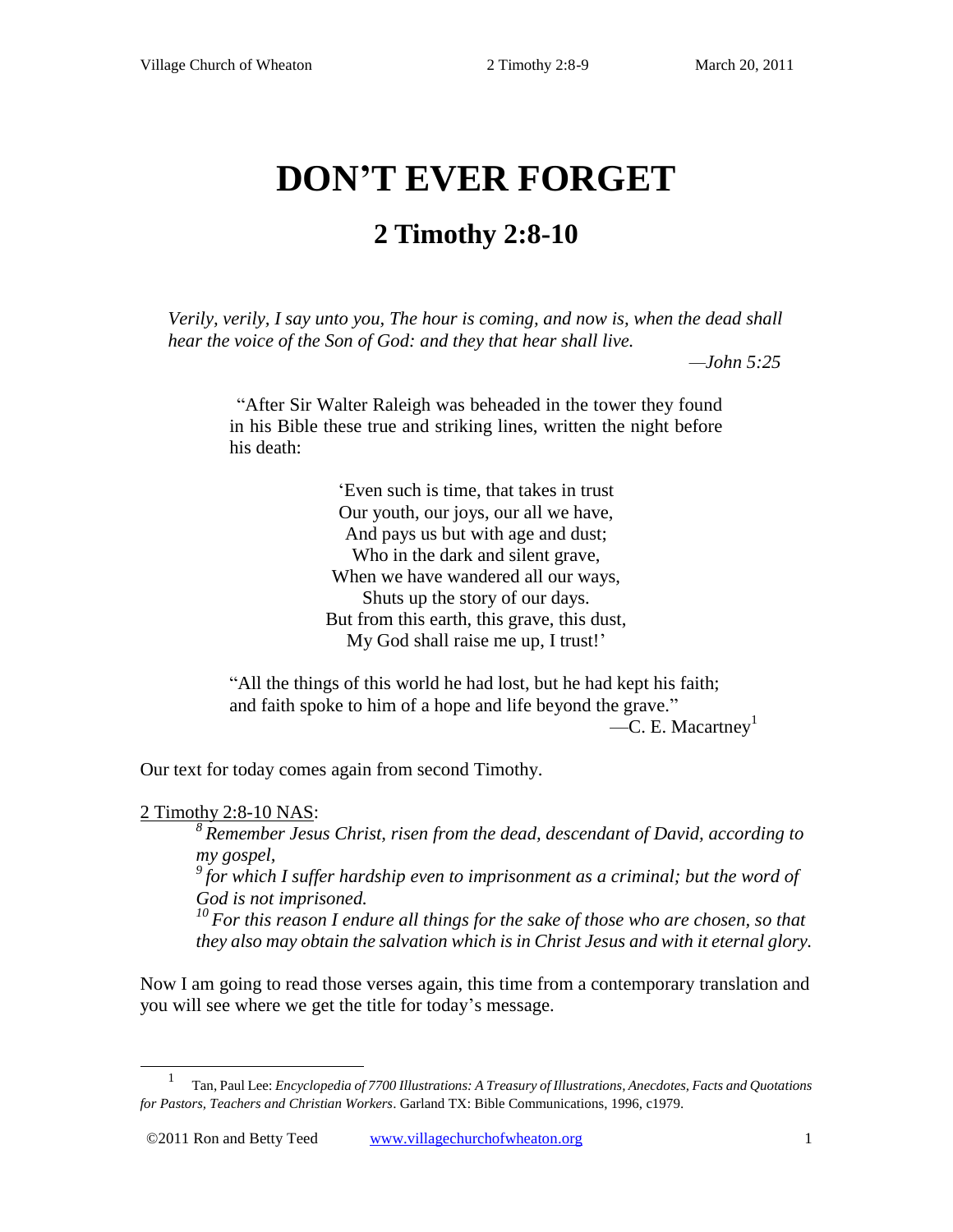#### 2 Timothy 2:8-10 (TLB):

*<sup>8</sup>Don't ever forget*<sup>2</sup> *the wonderful fact that Jesus Christ was a man, born into King David's family; and that he was God, as shown by the fact that he rose again from the dead.* 

*<sup>9</sup>It is because I have preached these great truths that I am in trouble here and have been put in jail like a criminal. But the Word of God is not chained, even though I am.* 

*<sup>10</sup>I am more than willing to suffer if that will bring salvation and eternal glory in Christ Jesus to those God has chosen.* 

In the preceding verses Paul had challenged Timothy to stay focused and face harsh conditions like a soldier, to live honestly and endure the difficulties of training like an athlete, and to labor with patience like a farmer. Now he tells Timothy to **remember that Jesus Christ was raised from the dead.**

Various Bible translations begin verse eight with wordings that all mean *"Remember," for instance: "Don't ever forget," "Constantly keep in mind," "Ever keep in memory Jesus Christ."* Notice also that throughout chapter one Paul refers to the Lord as *"Christ Jesus." But here for some reason* Paul places *"Jesus"* first and *"Christ"* second. It was very possibly to indicate that the Jesus who lived on earth was the Christ.

When Paul names Jesus as one *"raised up from the dead,"* this speaks of His suffering and His death. The resurrection of Jesus is God's everlasting seal upon Jesus' expiation,

> "an act by which satisfaction is made for a crime and the liability to punishment for it is cancelled. It supposes penitence and faith on the sinner's part. Among the Jews, expiation was effected by a divinely appointed and typical system of sacrifices, all pointing to Christ. The New Testament shows Him to be the true sin-offering for mankind, 'the Lamb of God,' 'our Passover,' offering "his own blood," and putting away "sin by the sacrifice of himself,"<sup>3</sup>

confirming that God will accept this sin offering.

 $\overline{\phantom{a}}$ 

Thinking about Jesus" resurrection helps us to think about the example He provides us in times of difficulty because He suffered such agony and death for us. Yet he endured. We should be willing to suffer for Him as well. His resurrection provides hope and courage for all of us because we are promised the same resurrection He experienced, if we accept Him as our Savior and continue in that faith.

<sup>2</sup> *"Ever keep in memory Jesus Christ."* Now Paul places *"Jesus"* first and *"Christ"* second in order to indicate that the Jesus who lived on earth was the Christ.

<sup>3</sup> William Wilberforce Rand, ed., "EXPIATION," in *A Dictionary of the Holy Bible*, (New York: American Tract Society, 1859), WORD*search* CROSS e-book, Under: "EXPIATION".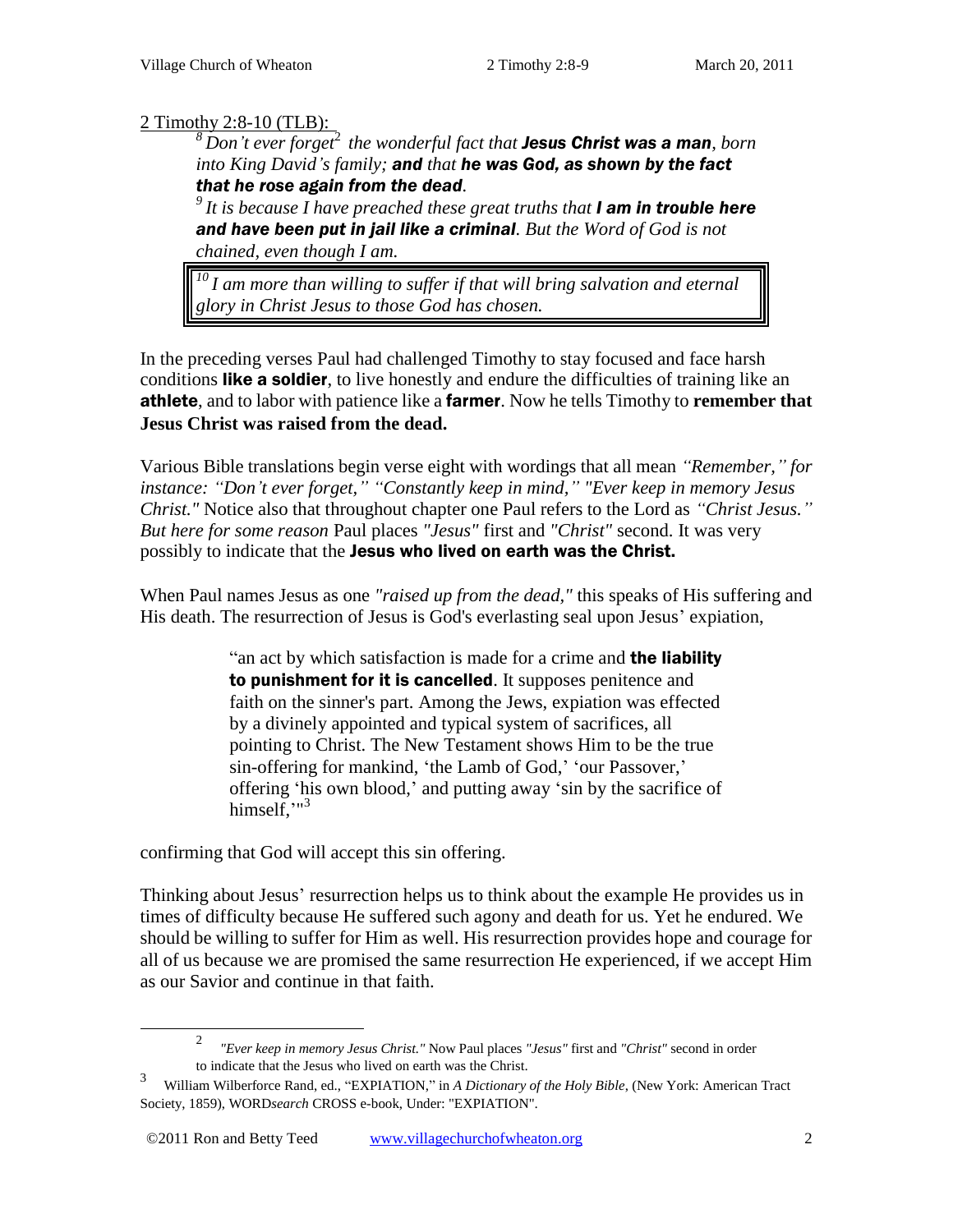Paul also told Timothy to remember Jesus as **descended from David.** Christ, being fully human, experienced pain and rejection just as we do, and He did it without complaining. Think about that the next time you complain about how tough your life is. Christ knew suffering far beyond what we will ever experience yet He endured, and He promises that He will get us through hard times if we only ask for His help and trust it will come. His obedient submission to God resulted in His victory over death. The same promise holds true for us as well.

The phrase in verse eight, *"According to my gospel,"* in no way separates Paul's Gospel from the other Gospel writers as if Paul"s Gospel were his own creation. All the writers of the New Testament were given their message from God. How God communicated that to every writer is not known. We do know, however, that John tells us in the book of **Revelation,** for instance, that God gave the message to an angel, and the angel gave it to John.

#### Revelation 1:1:

*<sup>1</sup>The Revelation of Jesus Christ, which God gave Him to show to His bond-servants, the things which must soon take place; and He sent and communicated it by His angel to His bond-servant John.* 

Paul's reference to *"my Gospel"* simply meant that it was Jesus' gospel message which He entrusted Paul to reveal to the world.

#### Romans 2:16:

*on the day when, according to my gospel, God will judge the secrets of men through Christ Jesus.* 

Paul thinks of himself as one of the called apostles who received the Gospel by means of **revelation** from God, as all New Testament writers had.

### Galatians 1:12:

<sup>12</sup>*For I neither received it from man, nor was I taught it, but I received it* **through a revelation** [personal teaching]<sup>4</sup> of Jesus Christ.

We still identify the gospels as the Gospel "according to Matthew" or "Mark's Gospel"; or *"according to the Scriptures.*" Each of these writers explained the truth of God's message to all of mankind.

So in 2 Timothy 2:8 Paul declared, *"This is my gospel*," Then he goes on in verse nine to say, "for which I am suffering even to the point of being chained like a criminal." Christ's servants must be ready to suffer just as He did. Paul was willing to suffer just as his Lord had suffered. Paul"s suffering came as the result of teaching the Gospel, which was the same reason Jesus was made to suffer. It was a battle between Christ followers and those who refused to acknowledge Jesus as Lord and Savior. Paul particularly offended Rome

©2011 Ron and Betty Teed www.villagechurchofwheaton.org 3

 4 Brackets mine.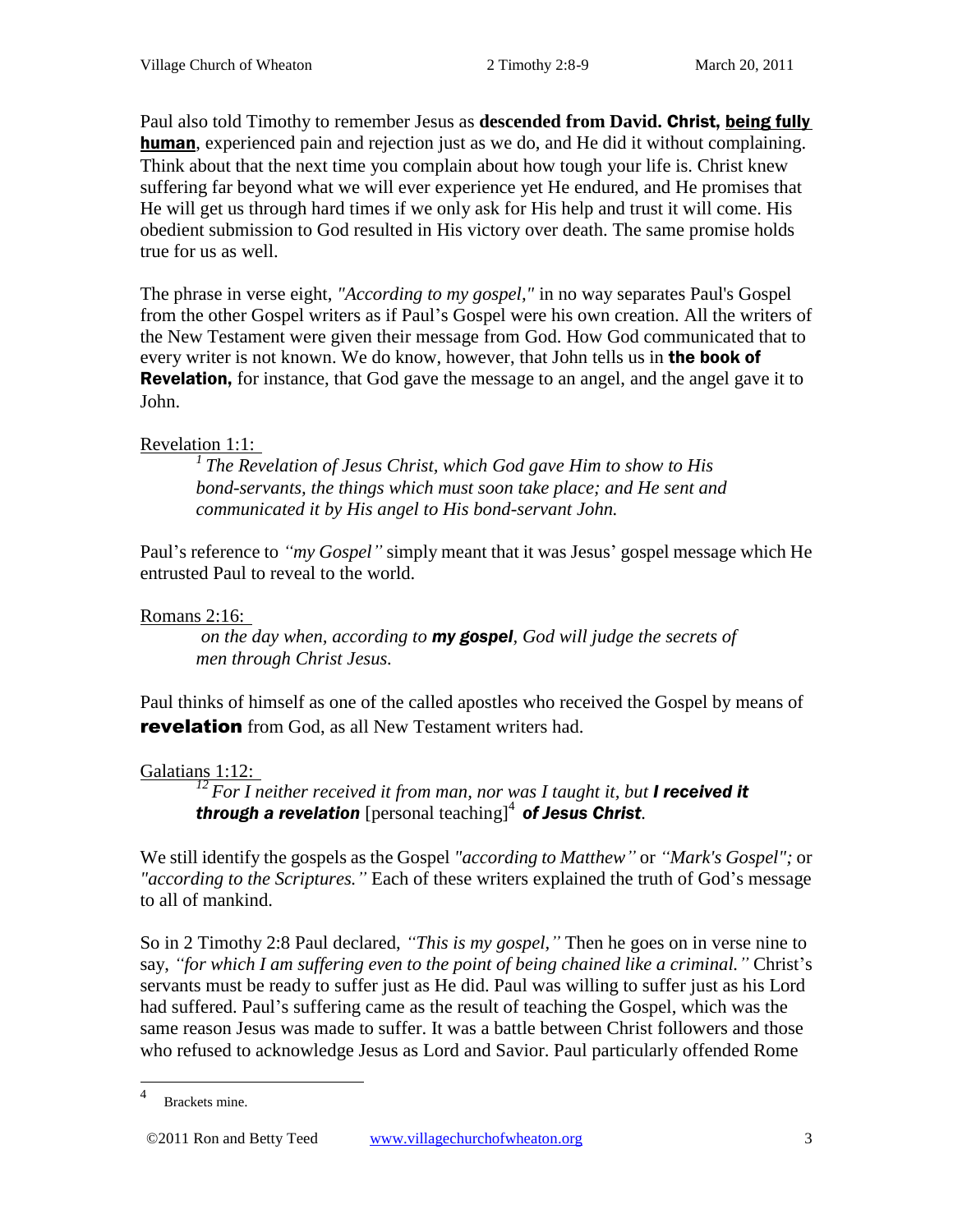because every citizen of the Roman Empire was required to declare Caesar to be God. Anyone not doing so could be imprisoned or executed. Paul refused to do that and went on preaching that the crucified and risen Christ was God.

Paul realized that suffering was part of his commitment. It is when hardship comes that true commitment is tested.

Timothy could have thought the church"s chance for survival was not good. We have already touched earlier on the fact that Paul was concerned about Timothy becoming discouraged. The gospel message was not exactly being accepted enthusiastically throughout Asia. He had been abandoned by many early followers in Ephesus. His teacher and friend, Paul, had been imprisoned in Rome and was facing death. There seemed to be little hope. Yet, Paul provided hope in these words: "**But God's word is not chained."**

*"The Word of God."* This phrase in verse nine is so appropriate. Paul describes first how the Gospel has taken him to *the lowest level of shame.* Paul is treated just like any other criminal who has committed the worst of criminal acts. But the Word of God, which is what Paul is preaching, has *not* been imprisoned. *"For my (Paul's) Gospel men could do this to me but with God and God's Word they can do nothing*." Paul knew that he could be silenced, but who can stop the glorious, triumphant Word of God? *"The testimony of our*  Lord" (2 Timothy [1:8\)](http://www.crossbooks.com/verse.asp?ref=2Ti+1%3A8) cannot be silenced by anyone. Paul's voice may be silenced by his death, but what Jesus speaks through him to the world cannot and never will be silenced.

Note again the phrase, "God's Word is not chained." How glorious that statement is and what a blow to Satan! They can put Christ-followers in prison thinking it will shut them up. But God"s Word can never be silenced; it cannot be chained. God"s Word will always get out. Consider those who have written great books from prison: The Apostle Paul, John Bunyan (*Pilgrim's Progress),* and Dietrich Bonheoffer *(The Cost of Discipleship).*

"The power of the Gospel resides in the living Christ and the ongoing work of his Spirit in the world." 5

Next we come to a verse that is difficult to understand.

2 Timothy 2:10 NAS:

l

*For this reason I endure all things for the sake of those who are chosen, so that they also may obtain the salvation which is in Christ Jesus and with it eternal glory.* 

Many scholars believe this verse proves that God has selected from before time began those who would be saved and those who would not. To those who believe that, I will reply

<sup>5</sup> Knute Larson, *Holman New Testament Commentary – I & II Thessalonians, I & II Timothy, Titus, Philemon*, ed. Max Anders (Nashville, TN: Broadman & Holman, 2000), WORD*search* CROSS e-book, 283-284.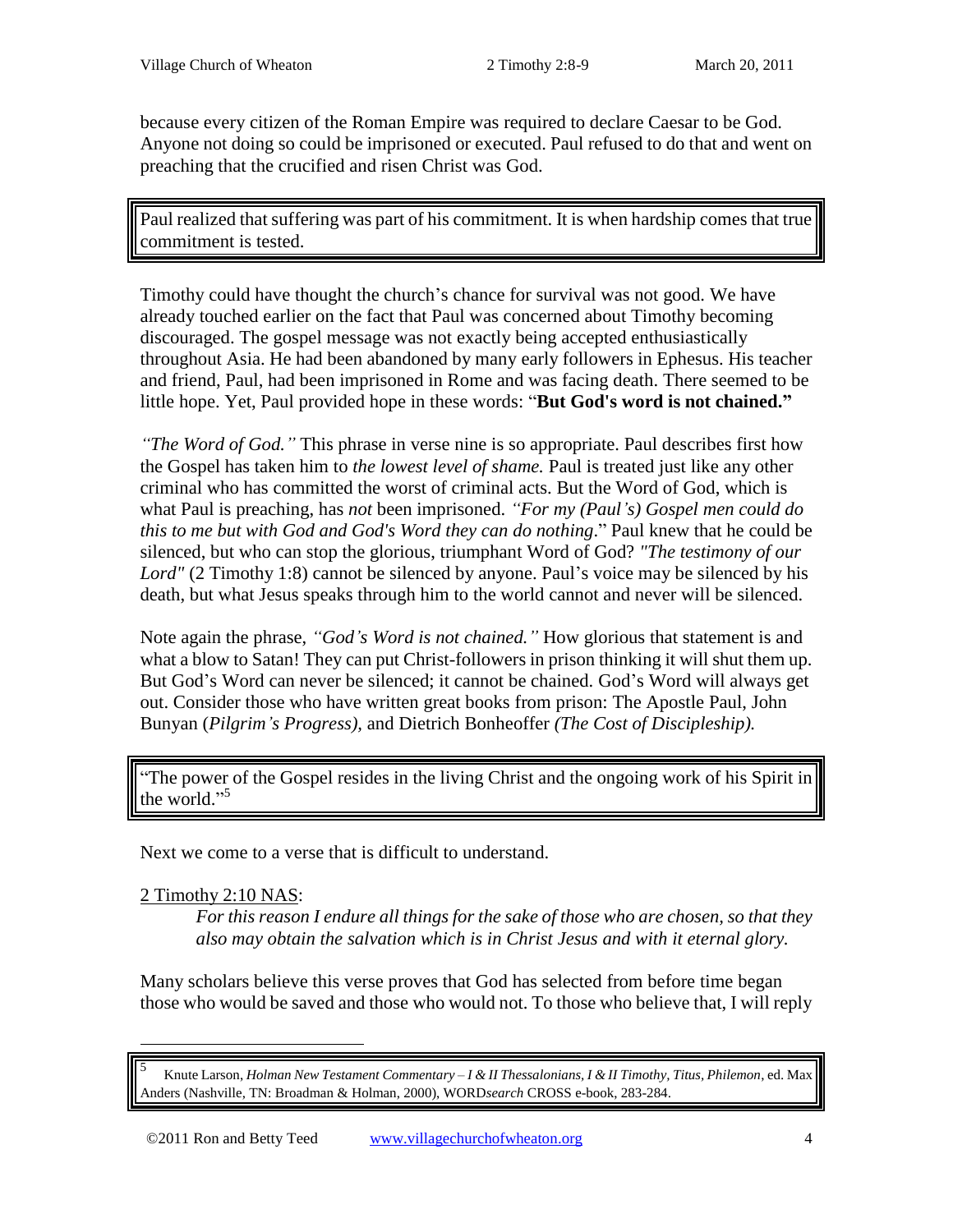"not so."

But, for the sake of fairness, here is their argument as stated by Paul Achtemeier.

"Because of Paul's identification with Jesus Christ and the confidence he had in the Lord's resurrection power, he was willing to endure everything for the sake of the elect. Election is a difficult theological concept to grasp, but it remains unalterably part of the Gospel. Clearly, God has direct involvement in those who consecrate their lives to him.

Thus, a "consecrated thing" (hallowed) was something set apart for a special use or purpose. *‗To hallow'* (consecrate, sanctify) persons or things was to remove them from the realm of ordinary labor or use to that of the sacred, such as the consecration of Aaron"s sons as priests (Exodus 29:1; cf. 20:11). Associated with this appointment for special use was a sense of respect and reverence, clearly seen in the application of the term *‗hallowed'* to God"s name, which was understood to be in the sacred realm and therefore deserving of special reverence (Matthew 6:9; Luke  $11:2$ <sup>36</sup>

To which we respond, just as clearly each individual is responsible for his or her response or decision. To Timothy, Paul emphasized the crucial task of believers to extend the Gospel to all people. God has ordained that the spreading of His message and life will take place through people who are faithful to Him. His followers must be willing to do whatever it takes to enlarge His kingdom throughout the earth.

Achtemeier goes on to say:

"The elect are those who trust Christ Jesus; they are the ones who invest themselves in Christ's saving grace and kingdom. **These** followers of Jesus affirm God's call upon their life by responding in faith. For these people, some of whom are yet unknown, Paul was willing to suffer any hardship, so that they too may obtain the salvation that is in Christ Jesus, with eternal glory." 7

This interpretation of 2 Timothy 2:10 contains a great deal of truth. However, it is my considered interpretation, taking the Bible as a whole, that it was God"s desire for everyone to be saved, thus making everyone *"the elect*." It is simply dependent on whether the person truly seeks after Christ, asking Him to reveal the truth to them, and then accepting that truth.

 $\overline{a}$ 

<sup>6</sup> Achtemeier, Paul J.; Harper & Row, Publishers; Society of Biblical Literature: Harper's Bible Dictionary. 1st ed. San Francisco: Harper & Row, 1985, S. 369. 7

Ibid.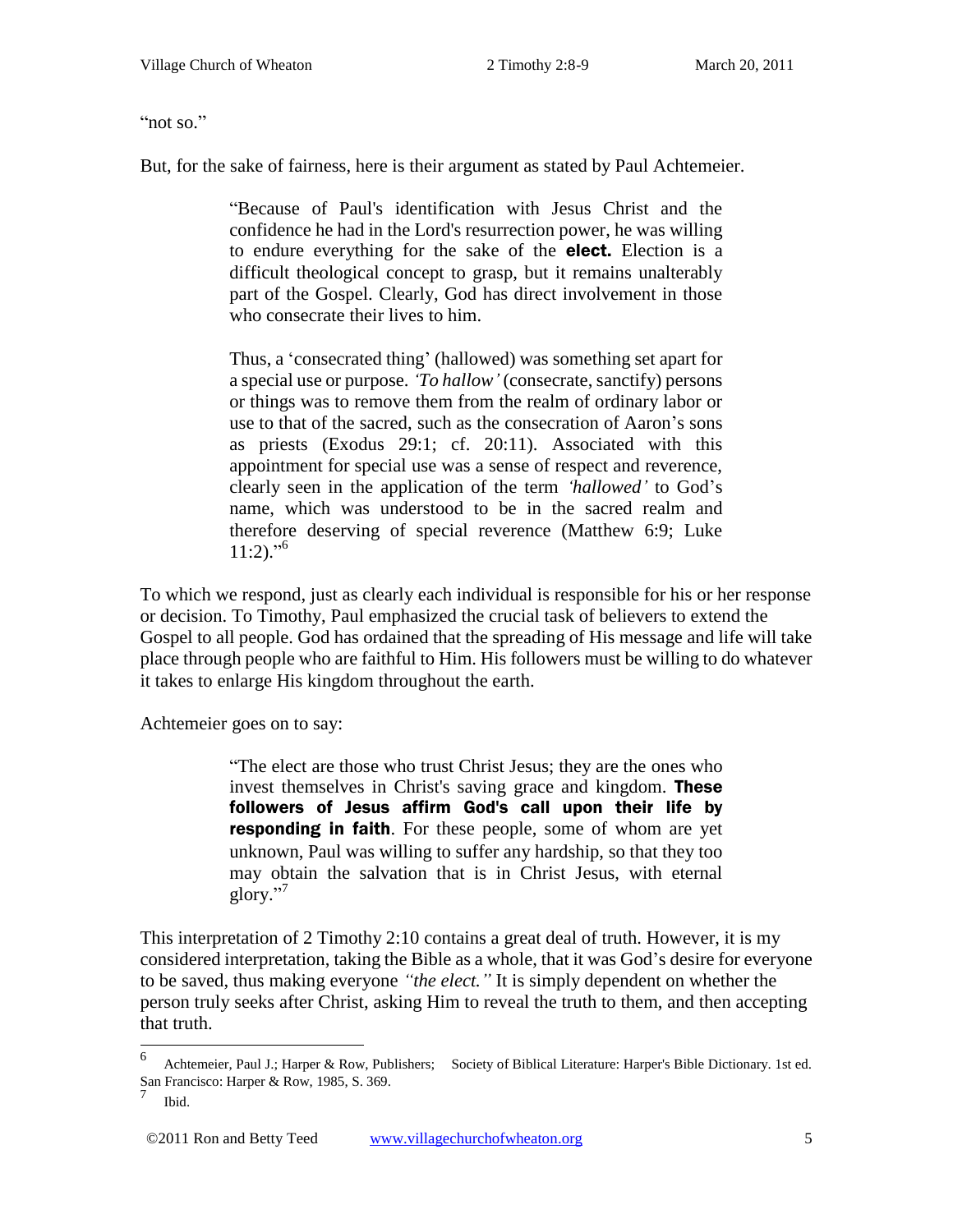#### John 3:16 NAS:

*"For God so loved the world, that He gave His only begotten Son, that whoever believes in Him shall not perish, but have eternal life.* 

#### 1 Timothy 2:3-4 NAS:

*<sup>3</sup>This is good and acceptable in the sight of God our Savior, <sup>4</sup>who desires all men to be saved and to come to the knowledge of the truth.* 

#### 2 Peter 3:9 NAS:

*The Lord is not slow about His promise, as some count slowness, but is patient toward you, not wishing for any to perish but for all to come to repentance.* 

As J. I. Packer has written, there is a paradox, that is, a balance between two seemingly contradictory truths, that we humans will not fully understand until we are in heaven. In this case, those two truths are the free will of human beings and predestination or election. In some way in God"s divine economy those two factors work together in a perfect balance.*<sup>8</sup>*

Now let us return to Paul"s calling Timothy to remembrance in verse eight. What is Timothy to remember?

The text makes it quite clear: he is to remember Christ. Remember who He is and what He did. Some connect Timothy's remembering with the previous section, with the figures of the soldier, athlete, and farmer, or with the gentle reminder to suffer hardship, but ultimately to remember Christ. Barnes is one of these:

> "Think of the Savior, now raised up from the dead after all the sorrows of this life, and let this encourage you to bear *your* trials. **There is nothing better fitted to enable us to endure the labors and trials of this life than to think of the Savior.'** Paul is summing up the heart of his whole Gospel in connection with those trials that he is now experiencing."<sup>9</sup>

In 2 Timothy [1:8](http://www.crossbooks.com/verse.asp?ref=Mt+1%3A8) Paul had asked Timothy to join in suffering what is bad *"for the gospel."*  In 2 Timothy [1:12](http://www.crossbooks.com/verse.asp?ref=2Ti+1%3A12) Paul says, *"For this cause I am suffering."* So Timothy is now to remember the great cause. In 2 Timothy 2[:9](http://www.crossbooks.com/verse.asp?ref=2Ti+2%3A9) he is to remember *"the Word of God"* and then all the elect who are brought to glory by it. All this Timothy is to keep in mind as he thinks about Paul in his dungeon in Rome.

Remember the dying cry of Jesus, the great Cause that makes the suffering worth it. Don"t ever forget it.

 $\overline{\phantom{a}}$ 

<sup>8</sup> J. I. Packer. *Evangelism and the Sovereignty of God.*

<sup>9</sup> *Barnes' Notes On The New Testament* by Albert Barnes. Database © 2004 WORD*search* Corp.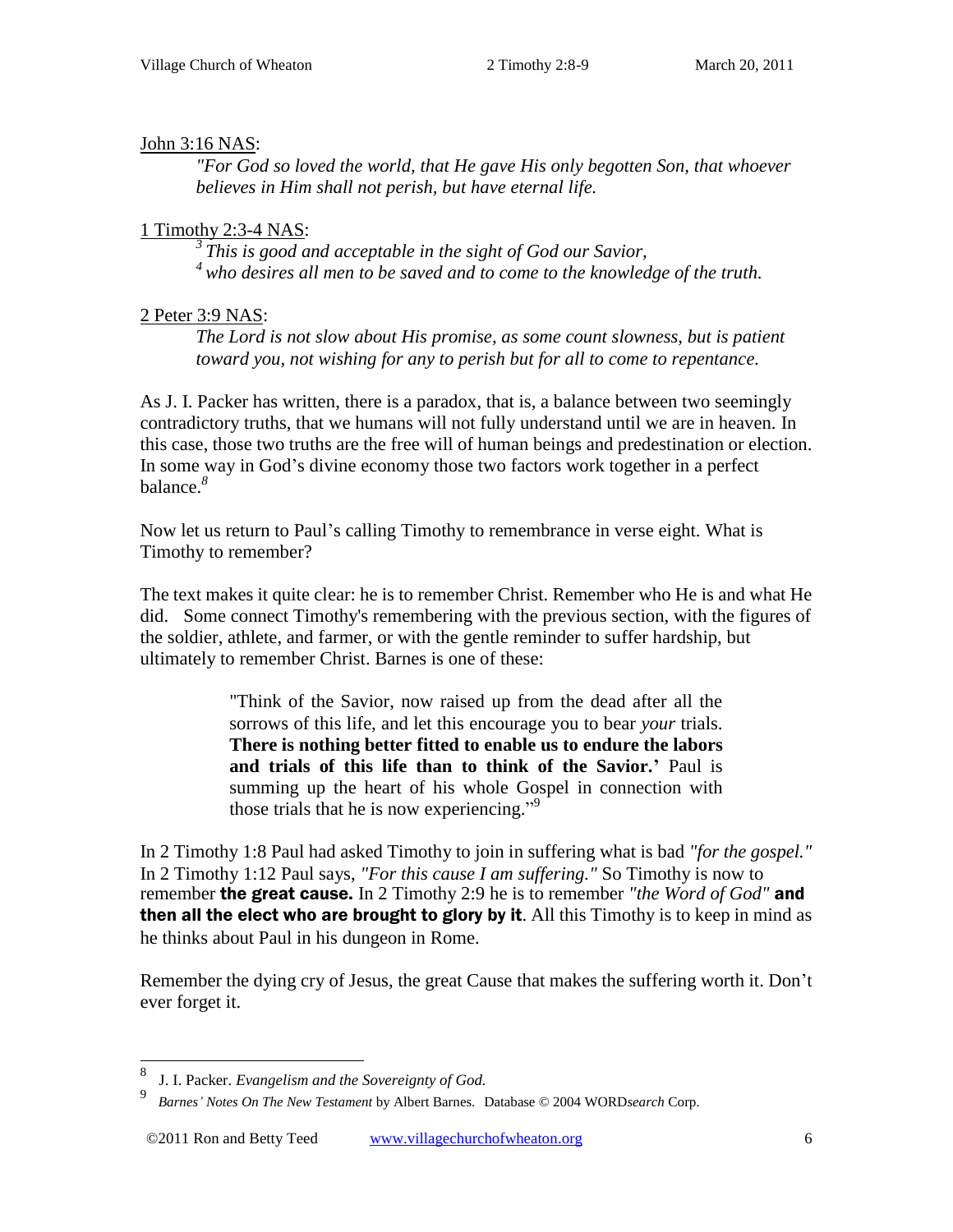#### Luke 23:46:

*And Jesus, crying out with a loud voice, said, "Father, INTO YOUR HANDS I COMMIT MY SPIRIT." Having said this, He breathed His last.* 

Remember the place where Stephen's soul went.

#### Acts 7:56-59:

*<sup>56</sup>and he said, "Behold, I see the heavens opened up and the Son of Man standing at the right hand of God." <sup>57</sup>But they cried out with a loud voice, and covered their ears and rushed at* 

*him with one impulse. <sup>58</sup>When they had driven him out of the city, they began stoning him; and the witnesses laid aside their robes at the feet of a young man named Saul. <sup>59</sup>They went on stoning Stephen as he called on the Lord and said,* "Lord

Jesus, receive my spirit!"

Remember the place where Paul's soul wished to go.

#### Philippians 1:22-24:

*<sup>22</sup>But if I am to live on in the flesh, this will mean fruitful labor for me; and I do not know which to choose. <sup>23</sup>But I am hard-pressed from both directions, having the desire to depart and be with Christ, for that is very much better; <sup>24</sup>yet to remain on in the flesh is more necessary for your sake.* 

Timothy is to remember Jesus, the sum and substance of Paul's gospel, to remember that in connection with both Jesus and the Gospel, Paul is suffering hardship and cruelty. In 2 Timothy 1:8 Paul says only: *"me, his prisoner,"* and in 2 Timothy [1:12,](http://www.crossbooks.com/verse.asp?ref=2Ti+1%3A12) *"I am suffering these things,"* and adds *"my chain"* in [1:16.](http://www.crossbooks.com/verse.asp?ref=2Ti+1%3A16) Now we get the full statement as to what Paul's condition really is: *"I am suffering what is bad to the extent of imprisonment.*"

Thus Paul says that he suffers the utmost shame and disgrace as a criminal of the most shameful and disgraceful kind. See how this casts light on

#### **2** Timothy 1:8, 12, 16**:**

*<sup>8</sup>Therefore do not be ashamed of the testimony of our Lord or of me His prisoner, but join with me in suffering for the gospel according to the power of God,* 

*<sup>12</sup>For this reason I also suffer these things, but I am not ashamed; for I know whom I have believed and I am convinced that He is able to guard what I have entrusted to Him until that day.* 

*<sup>16</sup>The Lord grant mercy to the house of Onesiphorus, for he often refreshed me and was not ashamed of my chains.* 

Like one who had committed the foulest crimes Paul was confined in a foul dungeon. But he remembered the goal. He pressed on to the prize (Philippians 3:14).